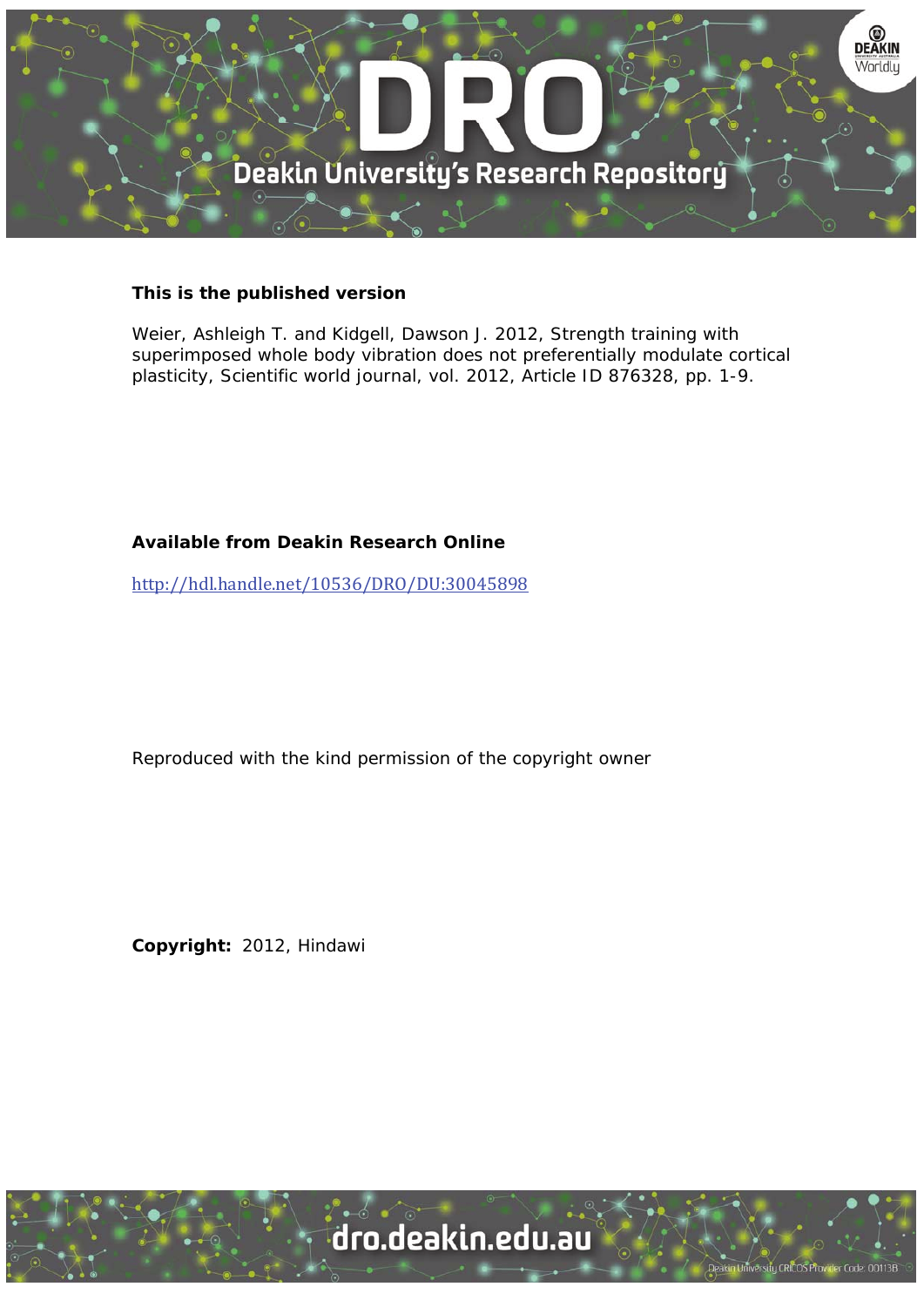

## *Research Article*

# **Strength Training with Superimposed Whole Body Vibration Does Not Preferentially Modulate Cortical Plasticity**

#### **Ashleigh T. Weier and Dawson J. Kidgell**

*Centre for Physical Activity and Nutrition Research, School of Exercise and Nutrition Sciences, Deakin University, Melbourne, VIC 3125, Australia*

Correspondence should be addressed to Dawson J. Kidgell, [dawson.kidgell@deakin.edu.au](mailto:dawson.kidgell@deakin.edu.au)

Received 19 October 2011; Accepted 13 December 2011

Academic Editors: A. Berardelli and G. Koch

Copyright © 2012 A. T. Weier and D. J. Kidgell. This is an open access article distributed under the Creative Commons Attribution License, which permits unrestricted use, distribution, and reproduction in any medium, provided the original work is properly cited.

Paired-pulse transcranial magnetic stimulation (TMS) was used to investigate 4 wks of leg strength training with and without whole body vibration (WBV) on corticospinal excitability and short-latency intracortical inhibition (SICI). Participants (*<sup>n</sup>* <sup>=</sup> 12) were randomly allocated to either a control or experimental (WBV) group. All participants completed 12 squat training sessions either with (WBV group) or without (control group) exposure to WBV (*<sup>f</sup>* <sup>=</sup> 35 Hz, *<sup>A</sup>* <sup>=</sup> <sup>2</sup>*.*5 mm). There were significant (*P <* <sup>0</sup>*.*05) increases in squat strength and corticospinal excitability and significant (*P <* 0*.*05) reductions in SICI for both groups following the 4 wk intervention. There were no differences detected between groups for any dependant variable (*P >* 0*.*05). It appears that WBV training does not augment the increase in strength or corticospinal excitability induced by strength training alone.

#### **1. Introduction**

Whole body vibration (WBV) has become a popular method of neuromuscular training due to the recent emergence in the benefits of vibration on neuromuscular performance. These benefits have included improved strength, jump height, power, flexibility, and balance (for reviews see [\[1](#page-8-1), [2](#page-8-2)]). For this reason, it is believed that strength training with WBV may provide superior training outcomes (i.e., increased strength development) compared to traditional strength training methods alone [\[3](#page-8-3)[–6](#page-8-4)]. However, many of the studies that indicated beneficial outcomes were either acute studies or training studies that used direct methods of vibration applied to the muscle belly or tendon as opposed to WBV. Therefore, little is known about the training-related effects of WBV on strength development and neural activation. Several studies have compared squat training with superimposed WBV ( $f =$ 50 Hz,  $A = low$ ) to squat training alone (i.e., without WBV) [\[7](#page-8-5), [8](#page-8-6)] and found no significant difference between groups for squat strength following six weeks of training. However, it must be noted that the vibratory stimulus used in these studies was applied prior to and after training sets rather than during the training itself. At this point, there still exists a lack of adequate research investigating the effectiveness of WBV as a training tool to improve strength compared to an equivalent training program in the absence of WBV.

Potential mechanisms for improved neuromuscular performance following exposure to vibration include the tonic vibration reflex, vibration-induced increases in the gravitational load on muscle (modulating muscle stiffness to dampen the vibrations), increased corticospinal excitability, reduced short-latency intracortical inhibition (SICI), and increased intracortical facilitatory processes related to muscle activation (for reviews see [\[2](#page-8-2), [9\]](#page-8-7)). Changes in synaptic activity and modulation of neural transmission such as corticospinal excitability and SICI can be objectively assessed through the use of transcranial magnetic stimulation (TMS). TMS applied over the primary motor cortex (M1) induces a series of descending volleys in the corticospinal tract, which in turn, causes a muscle response referred to as a motor-evoked potential (MEP). Changes in MEP amplitude are thought to reflect adjustments in the physiological strength of corticospinal cell projection onto the spinal motoneuron pool. Further, corticospinal excitability may also be measured by plotting the relationship of the MEP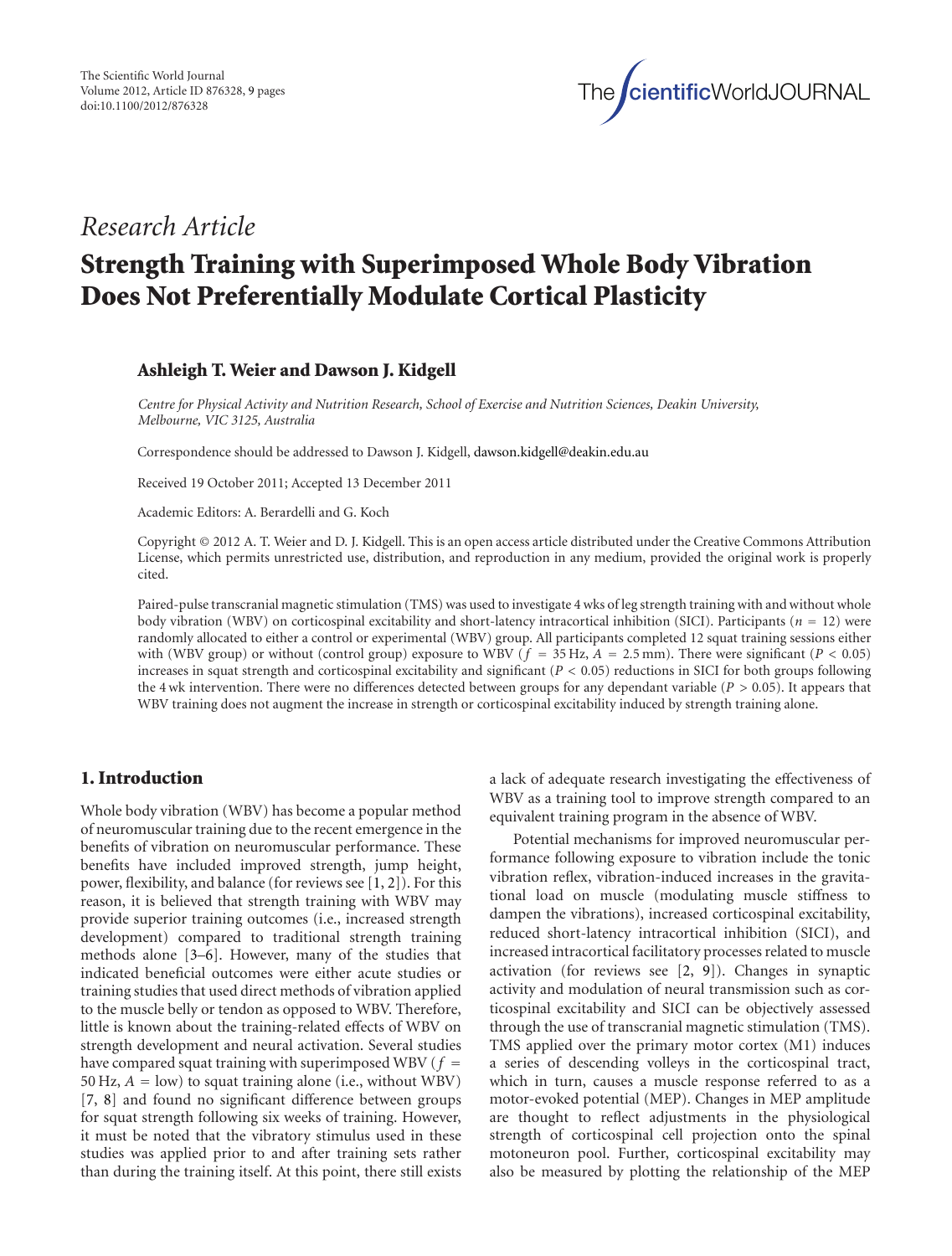amplitude in response to stimulation at a range of stimulus intensities resulting in a sigmoid recruitment curve (RC). The characteristics of the RC, such as peak slope, stimulus intensity at which the average MEP is midway between minimum and maximum, and the peak height (plateau value), are influenced by the excitability of corticospinal cells underneath the stimulating coil and the spatial distribution of the excitable elements of the M1 and corticospinal pathway [\[10\]](#page-8-8). TMS has recently been used in strength training research [\[11](#page-8-9)[–13](#page-8-10)]; however, no study has used a pairedpulse TMS protocol to investigate the cortical influence on improved strength development following a period of training with or without WBV. The use of paired-pulse TMS techniques can be used to study intracortical circuitry of the M1. The application of a conditioning stimulus at a set interval activates interneuronal circuits within M1 that influences the excitability of corticospinal neurons to a subthreshold test stimulus delivered up to 20 ms later [\[14\]](#page-8-11). The ability of the conditioning stimulus to inhibit (suppress) or facilitate (increase) the motor-evoked potential (MEP) amplitude is dependent on the intensity of the conditioning stimulus (i.e., subthreshold or suprathreshold) and the length of the interstimulus interval (ISI) [\[15\]](#page-8-12). Suppression of the MEP with ISIs of 1–5 ms is due to activation of intracortical GABAergic inhibitory interneurons and is termed SICI. Intracortical inhibition (i.e., SICI) has been shown to decrease during voluntary muscle contractions and has been proposed to improve corticospinal drive during intended movement by releasing corticospinal cells from inhibition, improving subsequent excitatory drive to produce the desired movement [\[16\]](#page-8-13).

Therefore, the purpose of the present study was to utilise a paired-pulse TMS protocol to investigate and compare the effects of 4 wks of strength training with and without WBV on M1 excitability and SICI. It was hypothesized that strength training with superimposed WBV would increase strength and corticospinal excitability and reduce SICI, to a greater extent when compared to strength training alone.

#### **2. Methods**

*2.1. Subjects.* Twelve healthy individuals, recruited from the university student population (six males and six females) aged between 18 and 27 years, volunteered to participate in the study. Participants, right leg dominant, were systematically and randomly allocated according to gender and baseline strength to either a strength training with superimposed WBV (WBV;  $n = 6, 21 \pm 1.6$  years) or control group that only performed strength training ( $n = 6, 20 \pm 0.8$  years). All participants provided written informed consent prior to participation. All procedures were conducted according to the Helsinki Declaration of 1975 granted by the University Human Research Ethics Committee.

*2.2. Maximum Strength Testing.* Maximum voluntary dynamic strength of all participants was determined by a 1RM barbell back squat. All participants completed a warmup that consisted of five minutes moderate aerobic exercise on a cycle ergometer and several warm-up squats with gradually

increasing weights. The 1RM test involved performing squats positioned under a power rack (Nautilus Xpload, VA, USA). When performing the squats, the participants were instructed to stand with their feet shoulder width apart, directly under the bar while it rested on their upper back. They were then asked to squat down to a knee angle of 80° controlled using an electromagnetic goniometer (Biometrics, VA, USA), whilst keeping their torso as straight as possible. The load for the first attempt was 5% below the participants expected 1RM. If this lift was successful, it was increased by 2–5% increments until the squat could no longer be successfully lifted, with a period of three minutes rest between attempts. The weight lifted in the last successful attempt was recorded as the 1RM strength. Additionally, maximum voluntary isometric contraction (MVIC) torque of participants was tested during knee extension using an isokinetic dynamometer (Biodex system 4 Pro, Biodex Medical Systems, Shirley, TX, USA). Participants were firmly strapped in, and the test was completed from a passive angle of 60◦ knee extension. The test consisted of three maximum isometric extension contractions, each lasting for five seconds, with a period of five seconds between each contraction. Strong verbal encouragement was provided to participants, as well as visual feedback of the force exerted, in order to obtain a true maximal effort. The highest peak of the three attempts was recorded as the participants' maximum effort.

*2.3. Measurement of Anterior Thigh Muscle Thickness.* Thickness of the anterior thigh musculature was measured before and after the intervention using a Sonosite ultrasound (Washington, USA). The participants were instructed to lay supine, and a measuring tape was used to measure the distance from the anterior superior iliac spine (ASIS) to the superior border of the patella [\[17](#page-8-14)]. A mark was made at the point representing three-fifths of this distance. The 6– 15 Hz transducer probe was lubricated with water-soluble transmission gel to minimise underlying soft tissue distortion and then placed on the skin surface perpendicular to the long axis of the thigh on its superior aspect over the mark with minimal pressure. This marking was maintained to ensure accurate data collection. Photos of the initial images were taken to ensure consistency of the image being captured before and after training. The muscle thickness was calculated as the distance (mm) from the femur to the subcutaneous tissue of the anterior thigh musculature, as viewed on a frozen image. It was taken as an average of six consecutive measurements with no more than 5% discrepancy. The testing procedure was found to be reliable, with no significant difference detected between the two testing sessions and a coefficient of variation of less than 1% for the left ( $P = 0.808$ ,  $r = 0.999$ ) and right ( $P = 0.734$ ,  $r = 0.999$ ).

*2.4. Transcranial Magnetic Stimulation and Electromyography.* TMS was applied over the M1 using a BiStim unit attached to two Magstim 200<sup>2</sup> stimulators (Magstim Co, Dyfed, UK) to produce MEPs in the dominant (right) leg. A standard 90 mm circular coil was held tangential to the skull in an anteroposterior orientation over the vertex of the head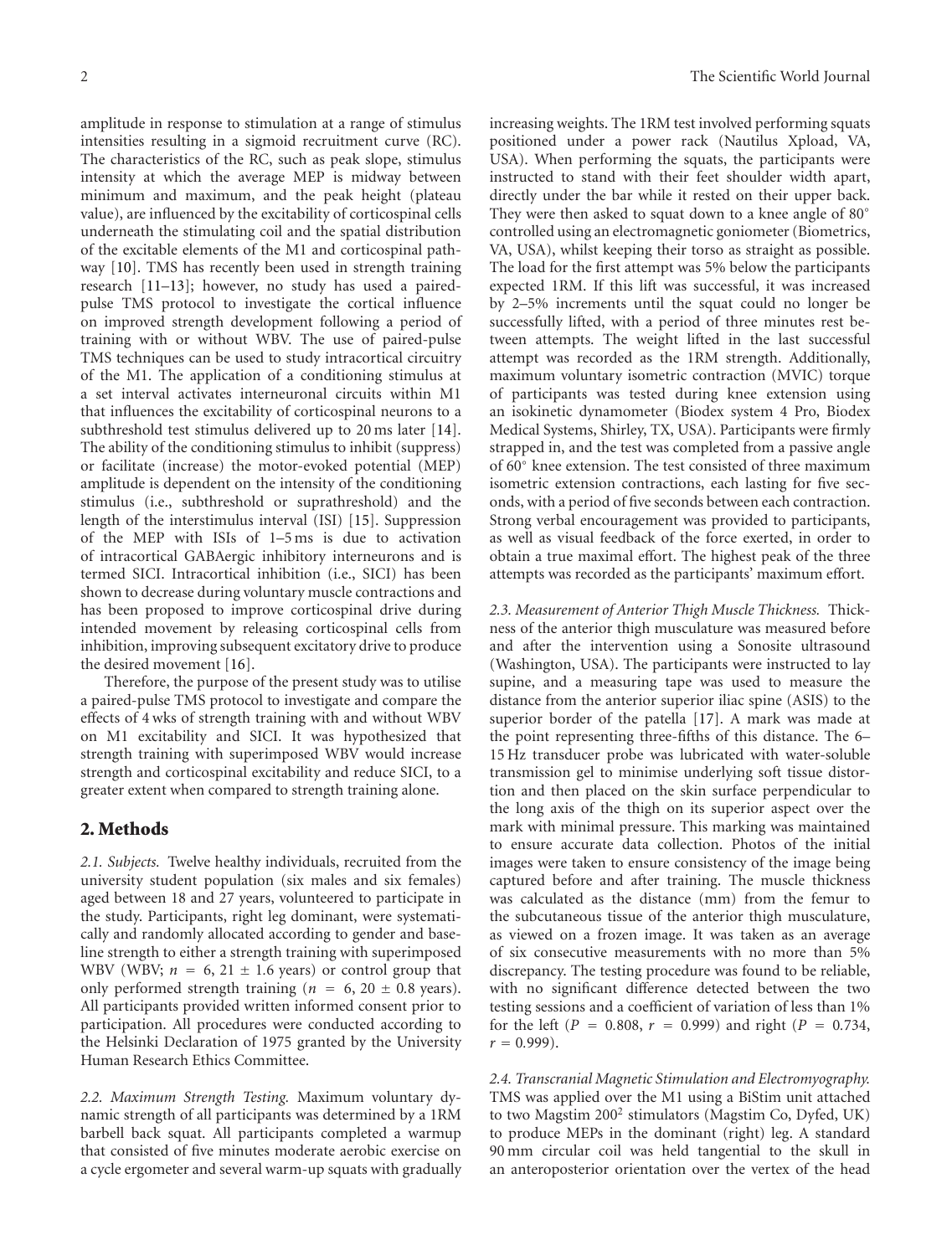so that the left M1 was activated by the counterclockwise current flow. The sites near the estimated centre of the quadriceps femoris (approximately 3-4 cm anterior from the vertex) were explored to find the optimal site at which the largest MEP amplitude was obtained, and this area was marked by "x" in permanent marker. To ensure consistency throughout the study period and reliability of coil placement, the participants maintained the mark before and after testing. For all TMS testing, participants were instructed to exert 10% of their predetermined MVIC, as indicated by a visual line on an oscilloscope representing voluntary knee extension force. Active motor threshold (AMT) was determined as the minimum stimulus intensity required to elicit a MEP in the right rectus femoris of at least  $200 \mu$ V in 3 out of 5 consecutive trials. AMT was expressed relative to 100% maximum stimulator output (MSO), and the stimulus intensity was altered in 1% increments throughout this process until the appropriate threshold level was achieved.

Surface electromyography (sEMG) activity was recorded from the right rectus femoris muscle using bipolar Ag/AgCl electrodes. These electrodes were placed on the rectus femoris with an interelectrode distance (centre to centre) of 20 mm. The exact area of placement was three fifths of the distance between the ASIS and the upper border of the patella, with the reference (ground) electrode being placed on the patella to ensure no muscle activity was recorded. All cables were fastened with tape to prevent movement artefact. The area of electrode placement was shaven to remove fine hair, rubbed with an abrasive rasp to remove dead skin, and then cleaned with 70% isopropyl alcohol. The exact sites were marked with a permanent marker by tracing around the electrode, and this was maintained for the entire four-week period by both the investigator and participant to ensure consistency of electrode placement relative to the innervation zone. An impedance meter was used to ensure impedance did not exceed  $10 \text{ k}\Omega$  prior to testing. sEMG signals were amplified  $(\times 1000)$  with bandpass filtering between 20 Hz and 500 Hz and digitized at 1.5 kHz for 400 ms, recorded, and analysed using MEGAWIN (Mega Electronics, Finland) software.

*2.5. Recruitment Curves.* Once AMT was established, the stimulus intensities required to establish the TMS recruitment curve (RC) were determined. Each participant was subjected to ten unconditioned stimuli (single-pulse) in a randomised fashion, with the intensity beginning 10% of maximum stimulator output (MSO) below the AMT and increased in 5% of MSO increments until a plateau was observed in MEP amplitude.

*2.6. Short-Latency Intracortical Inhibition.* The protocol for SICI included 15 unconditioned (single-pulse) stimuli elicited at a stimulus intensity  $1.2 \times$  AMT, as well as 15 conditioned stimuli to induce SICI. The pair of stimuli to induce SICI consisted of a subthreshold  $(0.7 \times \text{AMT})$  conditioning stimulus followed by a suprathreshold  $(1.2 \times \text{AMT})$ test stimulus, with an ISI of 3 ms. SICI was quantified by comparing each of the conditioned (paired-pulse) MEPs to the unconditioned (single-pulse) MEPs at  $1.2 \times$  AMT.

*2.7. M-Waves.* Direct muscle responses were obtained from the right rectus femoris by supramaximal percutaneous electrical stimulation of the femoral nerve (approximately 3–5 cm below the inguinal ligament in the femoral triangle) under resting conditions. A Digitimer (Hertfordshire, UK) DS7A constant-current electrical stimulator (pulse duration 1 ms) was used to deliver each electrical pulse. An increase in current strength was applied to the femoral nerve until there was no further increase in the amplitude of sEMG response ( $M_{MAX}$ ). To ensure maximal responses, the current was increased an additional 20% and the average M-wave was obtained from five stimuli delivered at *<*0.5 Hz.

*2.8. Strength Training Procedures.* Participants allocated to the control group completed a heavy load strength training program involving double leg barbell back squats. The training sessions were performed in a supervised laboratory, three times per week for four weeks (12 sessions in total). The warm-up consisted of five minutes moderate aerobic exercise on a cycle ergometer and several warmup squats with a gradual increase in weight. Participants performed four sets of six to eight repetitions at 80% of 1RM, with three minutes recovery between sets. Existing evidence suggests that this prescription of training variables is ideal to promote maximal strength gains [\[18\]](#page-8-15). Each repetition was executed with a three-second eccentric phase immediately followed by a three second concentric phase, which was explicitly controlled through the use of an audible electronic metronome (set at 1 Hz). Participants were verbally encouraged throughout the sessions, and maximal training response was further promoted by employing progressive overload. Once the participants could successfully perform four sets of eight repetitions at the existing weight with correct technique, it was increased by 2–5%.

The participants assigned to the WBV group completed an identical protocol; however, their squats were performed whilst standing on a vertical sinusoidal WBV platform (Power Plate Next Generation, Northbrook, IL, USA). This exposed the participant to a minimum of 36 seconds of vibration per set. The vibration parameters were set at a frequency of 35 Hz and amplitude of 2.5 mm as these characteristics have shown performance improvements in previous studies (for reviews see [\[1](#page-8-1), [2](#page-8-2)]). All vibration parameters remained unchanged for the duration of the training period, with the principle of progressive overload being applied when appropriate. The vibration amplitude, frequency, and acceleration was set and validated. To validate the vibration characteristics, guidelines from the International Society of Musculoskeletal and Neuronal Interactions were followed [\[19\]](#page-8-16). A triaxial accelerometer (Catapult, Melbourne, VIC Australia) was fixed to the edge at the marked foot position, and the peak-to-peak displacement was measured (displacement =  $2.5$  mm, acceleration =  $32.08$  m·s<sup>-2</sup>).

*2.9. Data Analyses.* MEP amplitudes were analysed using MEGAWIN (Mega Electronics, Finland) software after each stimulus was manually flagged with a cursor, providing peak-to-peak values in uV and were then normalised to MMAX. In order to determine the peak slope, plateau values,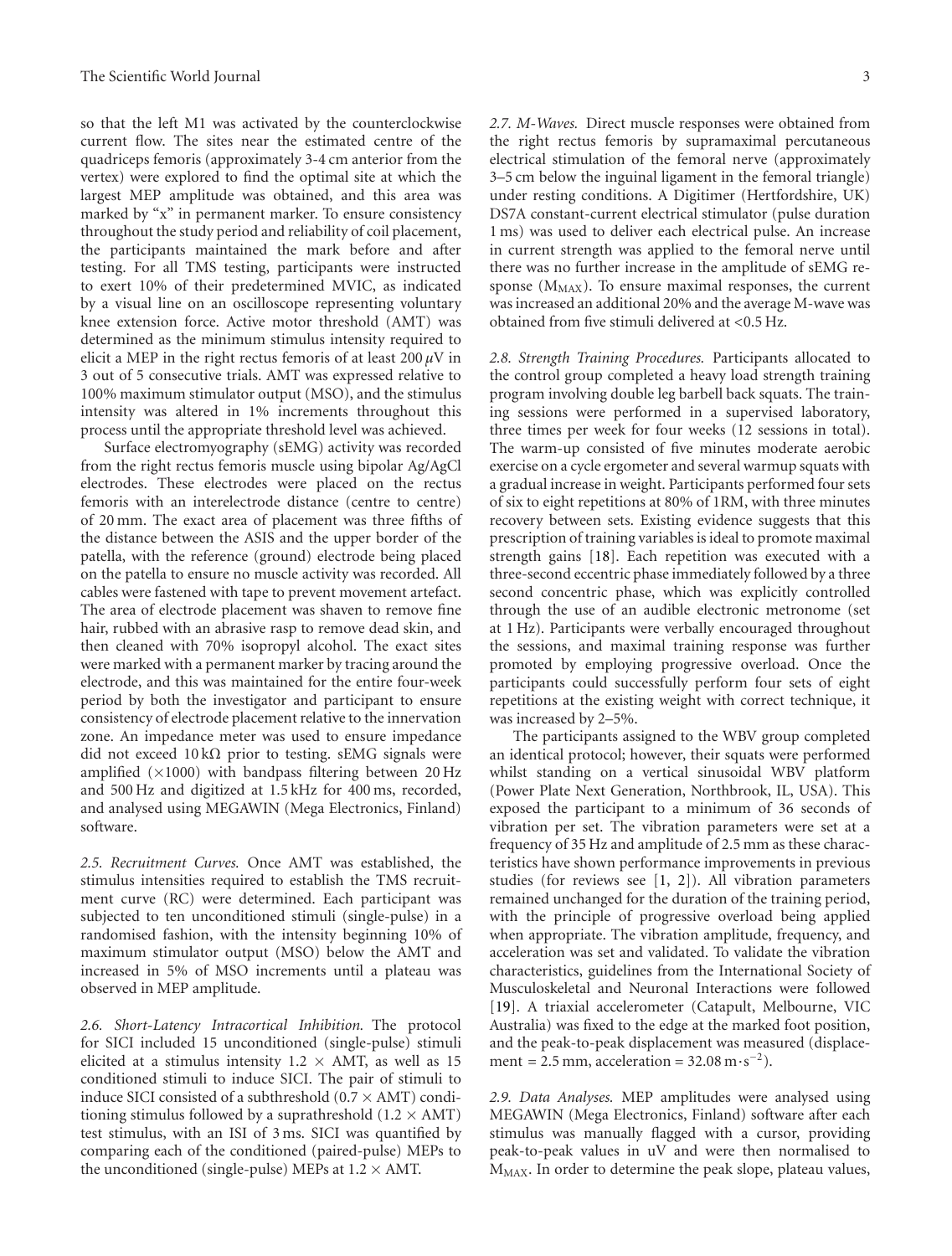| Group      | MVIC peak torque $(N \cdot m)$ |                                       |               | Left muscle thickness (mm) |                  |                 | Right muscle thickness (mm) |                |                 |
|------------|--------------------------------|---------------------------------------|---------------|----------------------------|------------------|-----------------|-----------------------------|----------------|-----------------|
|            | Before                         | After                                 | Change<br>(%) | Before                     | After            | Change<br>(9/0) | Before                      | After          | Change<br>(9/0) |
| Control    |                                | $205.67 + 18.59$ $215.00 + 20.06$     | 4.54          | $41.14 \pm 2.06$           | $41.20 \pm 2.14$ | 0.14            | $40.48 + 2.35$              | $40.60 + 2.36$ | 0.30            |
| <b>WBV</b> |                                | $176.33 \pm 16.75$ $199.00 \pm 25.87$ | 12.85         | $34.90 \pm 2.21$           | $34.96 \pm 2.20$ | 0.17            | $34.41 + 2.16$              | $34.41 + 2.14$ | 0.01            |

<span id="page-4-0"></span>TABLE 1: Mean  $\pm$  SE values and percentage change for maximum voluntary isometric contraction torque (N·m) and muscle thickness of the left and right anterior thigh.

and the stimulus intensity at which MEP amplitude is halfway between top and bottom  $(V_{50})$ , stimulus intensity was plotted against MEP amplitude (% of  $M_{MAX}$ ) for all participants to create RC and then fitted with a nonlinear Boltzmann sigmoidal equation using Prism5 (GraphPad Software Inc., CA, USA):

$$
MEP(s) = Bottom + \frac{(Top - Bottom)}{1 + \exp((V_{50} - x)/Slope)},
$$
 (1)

where *s* represents stimulus intensity, Top represents the MEP plateau value (peak height),  $V_{50}$  represents the stimulus intensity at which MEP amplitude is halfway between top and bottom, Slope represents the steepness of the curve.

SICI was quantified by dividing the average paired-pulse MEP by the average single-pulse MEP at  $1.2 \times$  AMT and multiplying by 100.

*2.10. Statistical Analyses.* All data were screened for normality using the Shapiro-Wilk and the Kolmogorov-Smirnov tests, and were found to be normally distributed. Consequently, two-way (group  $\times$  time) repeated-measures ANOVAs were used to determine any significant differences between and within groups for each dependant variable (1RM squat strength, SICI, stimulus output required to evoke AMT, MEP amplitude at  $1.2 \times$  AMT [% of M<sub>MAX</sub>],  $MEP<sub>MAX</sub>$  [% of  $M<sub>MAX</sub>$ ], and properties of the RC). If the ANOVA indicated significant differences or interactions, post-hoc comparisons were completed using Bonferroni's correction ( $P \leq 0.016$ ). Means and standard error (SE) were calculated for all dependant variables. Intraclass correlation coefficients (ICCs), CoV, and paired *t*-tests were used to determine the reliability of the ultrasound testing protocol. The level of significance for tests was set at  $P \leq 0.05$ .

#### **3. Results**

*3.1. Muscle Thickness.* The means (±SE) for muscle thickness of the anterior thigh musculature are displayed in [Table 1.](#page-4-0) There were no differences in anterior thigh muscle thickness detected between the groups at baseline (left leg: *F*1,10 = 0.006;  $P = 0.939$ ; right leg:  $F_{1,10} = 0.342$ ;  $P = 0.572$ ). There was no main effect for time (left leg:  $F_{1,10} = 1.148; P = 0.309;$ right leg:  $F_{1,10} = 2.837$ ;  $P = 0.123$ ), group (left leg:  $F_{1,10} =$ 4.205; *<sup>P</sup>* <sup>=</sup> <sup>0</sup>*.*067; right leg: *<sup>F</sup>*1,10 <sup>=</sup> 3.686; *<sup>P</sup>* <sup>=</sup> <sup>0</sup>*.*084), or group by time interaction for anterior thigh muscle thickness following the intervention (left leg:  $F_{1,10} = 0.001; P = 0.980;$ right leg:  $F_{1,10} = 2.837; P = 0.123$ .



<span id="page-4-1"></span>FIGURE 1: Mean  $(\pm SE)$  absolute change in dynamic single repetition maximum (1RM) squat strength (kg) before and after the 4 wk intervention. The training protocol resulted in 1RM increases in both groups (*P <* 0*.*05), as denoted by an asterisk. However, the magnitude of change between training groups was not significantly different (*<sup>P</sup>* <sup>=</sup> <sup>0</sup>*.*753).

*3.2. Maximal Voluntary Isometric Contraction (MVIC).* Table [1](#page-4-0) presents the mean  $(\pm SE)$  for MVIC before and after intervention. There were no differences in MVIC between groups at baseline ( $F_{1,10} = 0.050$ ;  $P = 0.827$ ). There was also no main effect for time  $(F_{1,10} = 2.962; P = 0.116)$ , group  $(F_{1,10} = 0.674; P = 0.431)$ , or group by time interaction  $(F_{1,10} = 0.514; P = 0.490)$  detected.

*3.3. Dynamic Strength (1RM).* There was an 86.96% and 83.16% increase in 1RM strength in the control and WBV groups, respectively, following the intervention [\(Figure 1\)](#page-4-1). Groups did not differ in 1RM strength at baseline  $(F_{1,10} =$ 0.017;  $P = 0.899$ ). There was a main effect for time ( $F_{1,10} =$ 98.550;  $P < 0.001$ ), however, no main effect for group ( $F_{1,10} =$ 0.104; *<sup>P</sup>* <sup>=</sup> <sup>0</sup>*.*753) or group by time interaction detected following the intervention  $(F_{1,10} = 75.260; P = 0.633)$ .

*3.4. Active Motor Threshold and Motor-Evoked Potentials.* Mean  $(\pm SE)$  TMS stimulus output required to evoke AMT for the right rectus femoris was  $44.7 \pm 2.0\%$  and  $46.33 \pm 3.4\%$ for control and WBV, respectively, prior to the intervention, and  $41.0 \pm 2.3\%$  and  $44.5 \pm 3.3\%$  following the intervention. There were no differences in TMS stimulus output required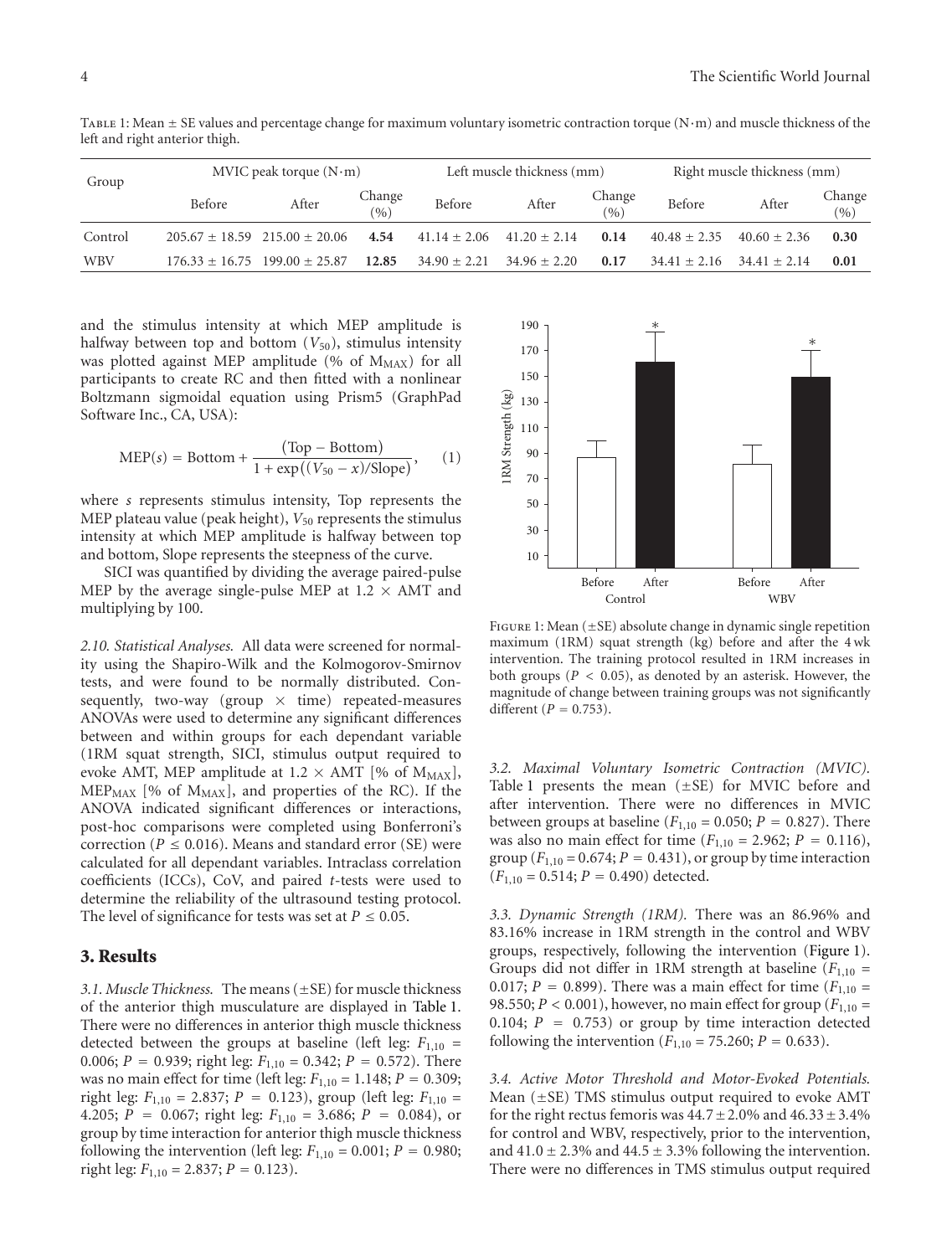<span id="page-5-0"></span>TABLE 2: Mean  $\pm$  SE values and percentage change for corticospinal responses: MEP amplitude at 1.2  $\times$  AMT (% of  $M_{MAX}$ ), MEP<sub>MAX</sub> (% of MMAX), and conditioned MEP amplitude as a percentage of the test response (short-latency intracortical inhibition (SICI)).

|            | MEP amplitude at $1.2 \times$ AMT<br>$(\% \text{ of } M_{MAX})$ |                |               | $MEP_{MAX}$<br>$(\% \text{ of } M_{MAX})$ |                |                                            | <b>SICI</b><br>(% of test response) |                |                            |
|------------|-----------------------------------------------------------------|----------------|---------------|-------------------------------------------|----------------|--------------------------------------------|-------------------------------------|----------------|----------------------------|
| Group      |                                                                 |                |               |                                           |                |                                            |                                     |                |                            |
|            | Before                                                          | After          | Change<br>(%) | Before                                    | After          | Change $\frac{(\frac{9}{6})}{\frac{9}{6}}$ | Before                              | After          | Change $\frac{(\%)}{(\%)}$ |
| Control    | $16.32 + 1.61$                                                  | $35.29 + 6.85$ | 116.24        | $33.45 + 4.80$                            | $70.96 + 6.73$ | 112.10                                     | $47.67 + 3.72$                      | $30.77 + 2.96$ | $-35.45$                   |
| <b>WBV</b> | $18.91 + 1.38$                                                  | $32.55 + 2.52$ | 72.14         | $32.83 + 3.71$                            | $65.72 + 7.68$ | 100.17                                     | $48.02 + 4.29$                      | $33.52 + 3.37$ | $-30.20$                   |



<span id="page-5-1"></span>Figure 2: MEPs obtained from the right rectus femoris of one participant in the WBV group obtained at  $1.2 \times$  AMT. The four sweeps on the left show preintervention MEPs, and the four sweeps on the right show facilitated MEPs following 4 wks of training. These results were similar for both groups.

to evoke AMT between groups at baseline  $(F_{1,10} = 1.416;$ *P* = 0.262). There was a main effect for time  $(F_{1,10} = 6.764;$ *P* = 0.026), however, no main effect for group ( $F_{1,10}$  = 0.458;  $P = 0.514$ ) or group by time interaction ( $F_{1,10} = 0.752$ ; *<sup>P</sup>* <sup>=</sup> <sup>0</sup>*.*406) following the intervention.

Mean ( $\pm$ SE) absolute values for MEP amplitude at 1.2  $\times$ AMT normalised to the M-wave  $(M_{MAX})$  for the right rectus femoris for all groups before and after intervention are shown in [Table 2.](#page-5-0) There were no differences in MEP amplitude at  $1.2 \times$  AMT (% of  $M_{MAX}$ ) between groups at baseline  $(F_{1,10} = 0.114; P = 0.742)$ . There was a main effect for time  $(F_{1,10} = 22.462; P = 0.001)$ , however, no main effect for group  $(F_{1,10} = 0.000; P = 0.985)$  or group by time interaction  $(F_{1,10} = 0.601; P = 0.456)$  following the intervention. The raw MEPs obtained from the right rectus femoris of one participant in the WBV group obtained at 1.2  $\times$  AMT are shown in [Figure 2.](#page-5-1)

Mean (±SE) absolute values and percentage change for MEP<sub>MAX</sub> (% of M<sub>MAX</sub>) for both groups before and after intervention are shown in [Table 2.](#page-5-0) There were no differences in  $\text{MEP}_{\text{MAX}}$  normalised to  $M_{\text{MAX}}$  between groups at baseline  $(F_{1,10} = 1.021; P = 0.336)$ . There was a main effect for time  $(F_{1,10} = 71.876; P < 0.001)$ , however, no main effect for group  $(F_{1,10} = 1.161; P = 0.696)$  or group by time interaction  $(F_{1,10} = 0.309; P = 0.590)$  following the intervention.

RCs were constructed for each participant to determine values for the estimated peak slope of the curve,  $V_{50}$ , and the plateau values of the curve (peak height). There were no differences in estimated peak slope between groups at baseline  $(F_{1,10} = 0.143; P = 0.714)$ . Further, there were no main effects for time or group ( $F_{1,10} = 0.421$ ;  $P = 0.531$  and  $F_{1,10} =$ 1.917;  $P = 0.196$ , resp.) and no group by time interaction following the intervention ( $F_{1,10} = 0.570$ ;  $P = 0.468$ ).

No differences in  $V_{50}$  were detected between the groups at baseline  $(F_{1,10} = 0.000; P = 0.988)$ . There was a main effect detected for time ( $F_{1,10} = 12.256$ ;  $P = 0.006$ ), but no main effect for group ( $F_{1,10} = 0.040; P = 0.845$ ) or group by time interaction ( $F_{1,10} = 0.082$ ;  $P = 0.781$ ) detected for  $V_{50}$ following the intervention.

The plateau value (peak height) of the curve was also compared before and after intervention, with no differences detected between groups at baseline  $(F_{1,10} = 0.710; P =$ 0.419). There was a main effect for time  $(F_{1,10} = 68.820;$ *P <* 0*.*001); however, there were no main effects for group  $(F_{1,10} = 0.021; P = 0.888)$  or group by time interaction  $(F_{1,10} = 0.078; P = 0.786)$  [\(Figure 3\)](#page-6-0).

*3.5. Short-Latency Intracortical Inhibition.* [Table 2](#page-5-0) and Figure [4](#page-6-1) contain mean  $(\pm SE)$  absolute values for SICI (as a ratio between conditioned MEP amplitudes and test MEP amplitudes) for both groups, before and after intervention. There were no differences in SICI between groups at baseline  $(F_{1,10} = 0.217; P = 0.651)$ . There was a main effect for time (*F*1,10 = 33.171; *P <* 0*.*001), however, no main effect for group  $(F_{1,10} = 0.129; P = 0.727)$  or group by time interaction detected following the intervention  $(F_{1,10} = 0.193;$  $P = 0.670$ .

#### **4. Discussion**

The purpose of the present study was to quantify the strength improvements and corticospinal adaptations confined to the M1 following 4 wks of identical heavy load strength training either with or without superimposed WBV. There were several important findings. Foremost, this is the first study to assess the effectiveness of superimposing traditional strength training with WBV to elicit superior strength development and neural adaptations. Both groups experienced a significant increase in 1RM strength and corticospinal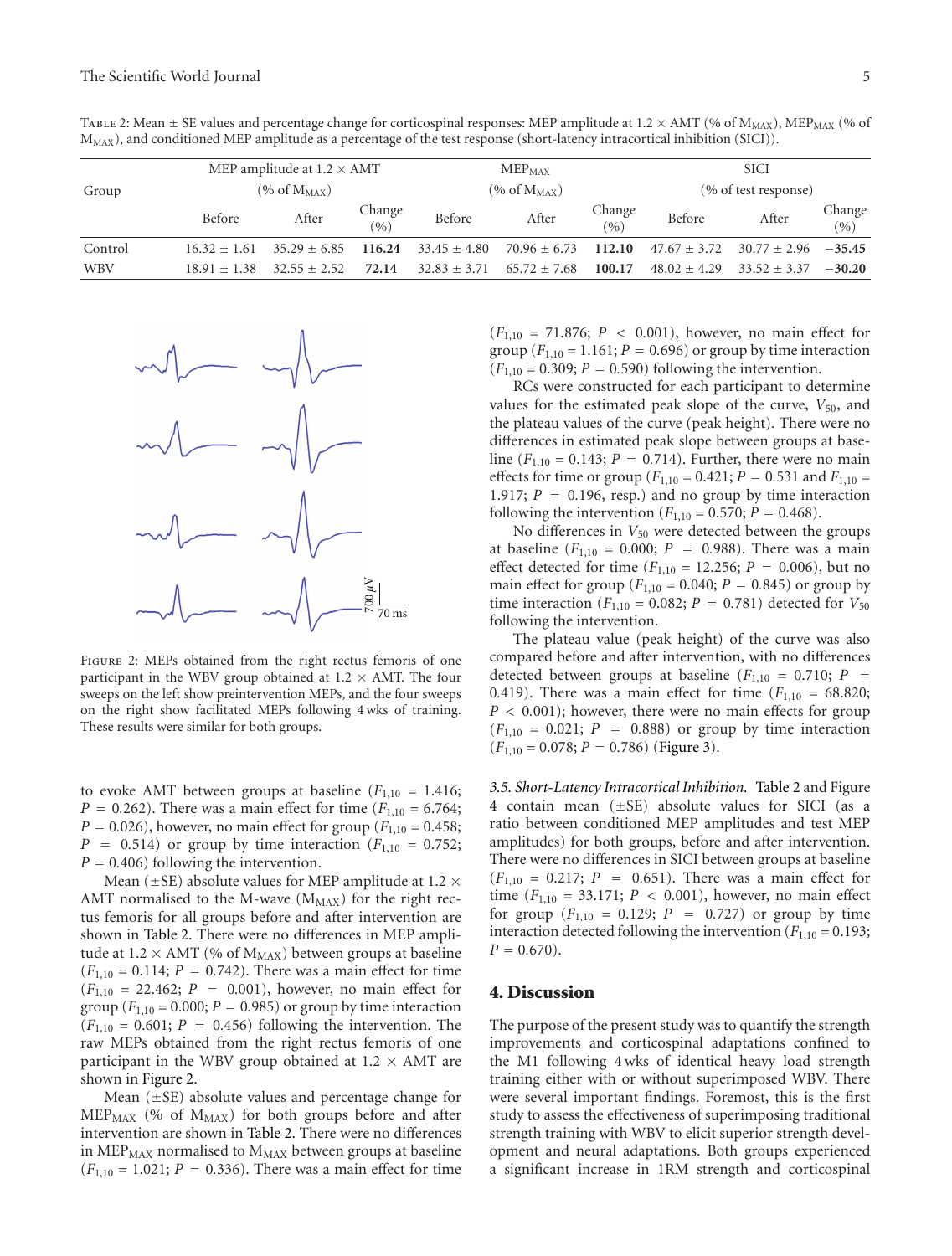

<span id="page-6-0"></span>FIGURE 3: Mean ( $\pm$ SE) MEP (% of M<sub>MAX</sub>) recruitment curves for the right rectus femoris for the control group (a) and WBV group (b), respectively. The grey curve represents MEP data collected during pretesting, and the black curve represents data collected during posttesting. AMT is represented as  $x = 0$ , with data taken at stimulus intensities 10% of maximum stimulator output (MSO) below AMT  $(x = -10)$ , increasing in increments of 5% of MSO until MEP amplitude (% of  $M_{MAX}$ ) reached a plateau (peak height). There were no differences in  $V_{50}$  ( $P = 0.988$ ) or peak height  $(P = 0.419)$  of the curve between groups at baseline. However, there were 64.77% and 73.93% increases in  $V_{50}$  ( $P = 0.006$ ) and 105.16% and 112.22% increases in peak height (*P <* 0*.*001) following the intervention, as denoted by an asterisk. There were no significant differences between groups for either  $V_{50}$  ( $P = 0.845$ ) or peak height  $(P = 0.888)$  following the intervention.

excitability, as well as a significant reduction in SICI with no corresponding change in muscle thickness following the 4 wk intervention. However, the novel finding of the current study was that 4 wks of WBV training did not offer any appreciable advantage in any outcome measure when compared to identical strength training without superimposed vibration.



<span id="page-6-1"></span>FIGURE 4: Mean  $(\pm SE)$  absolute change in SICI expressed as the ratio between conditioned MEPs and test MEPs for both groups before and after the 4 wk intervention. The training protocol resulted in significant reductions in SICI for both training groups (*P <* 0*.*05). However, the magnitude of change between training groups was not significantly different (*<sup>P</sup>* <sup>=</sup> <sup>0</sup>*.*727).

*4.1. Dynamic Strength (1RM).* WBV training did not lead to greater increases in strength development compared to the control group. Whilst it has been shown that exposure to vibration can lead to enhanced strength development in both the upper and lower body [\[3](#page-8-3)[–6\]](#page-8-4), there are a number of possible explanations as to why this expected result did not occur in the current study. It has been shown that the true frequency or amplitude of WBV imposed on the body can differ from the preset values of the vibration device, particularly when using additional loads/weights [\[20\]](#page-8-17). Whilst this was not directly quantified in the current study, Pel et al. [\[20\]](#page-8-17) reported a 10-fold reduction in transmission of WBVinduced acceleration from the ankle to the knee/hip at a range of frequencies above 20 Hz. Additionally, a recent study investigating the effects of WBV and conventional loaded squat exercises on muscle activation showed no differences in sEMG at various sites of the body, across a number of training loads and vibratory accelerations [\[21](#page-8-18)]. Furthermore, it has been speculated that high muscle activity levels associated with muscle stiffness is a possible explanation for modulation of strength development following WBV exposure [\[20](#page-8-17)]. Although muscle stiffness was not measured in the current study, the heavy training load utilised (i.e., 80% of maximum voluntary strength) is likely to have promoted increased muscle activity and muscle stiffness which acted to reduce soft tissue resonance and consequently dampened the vibratory effects imparted upon the trained muscles [\[22\]](#page-8-19). Given the identical prescription of training load for both groups, it appears that the mechanism for increased strength in the current study was facilitated by the heavy training load and not the exposure to superimposed vibration. Therefore, the present findings show that superimposed vibration confers no additional benefit compared to strength training alone on modulating strength development.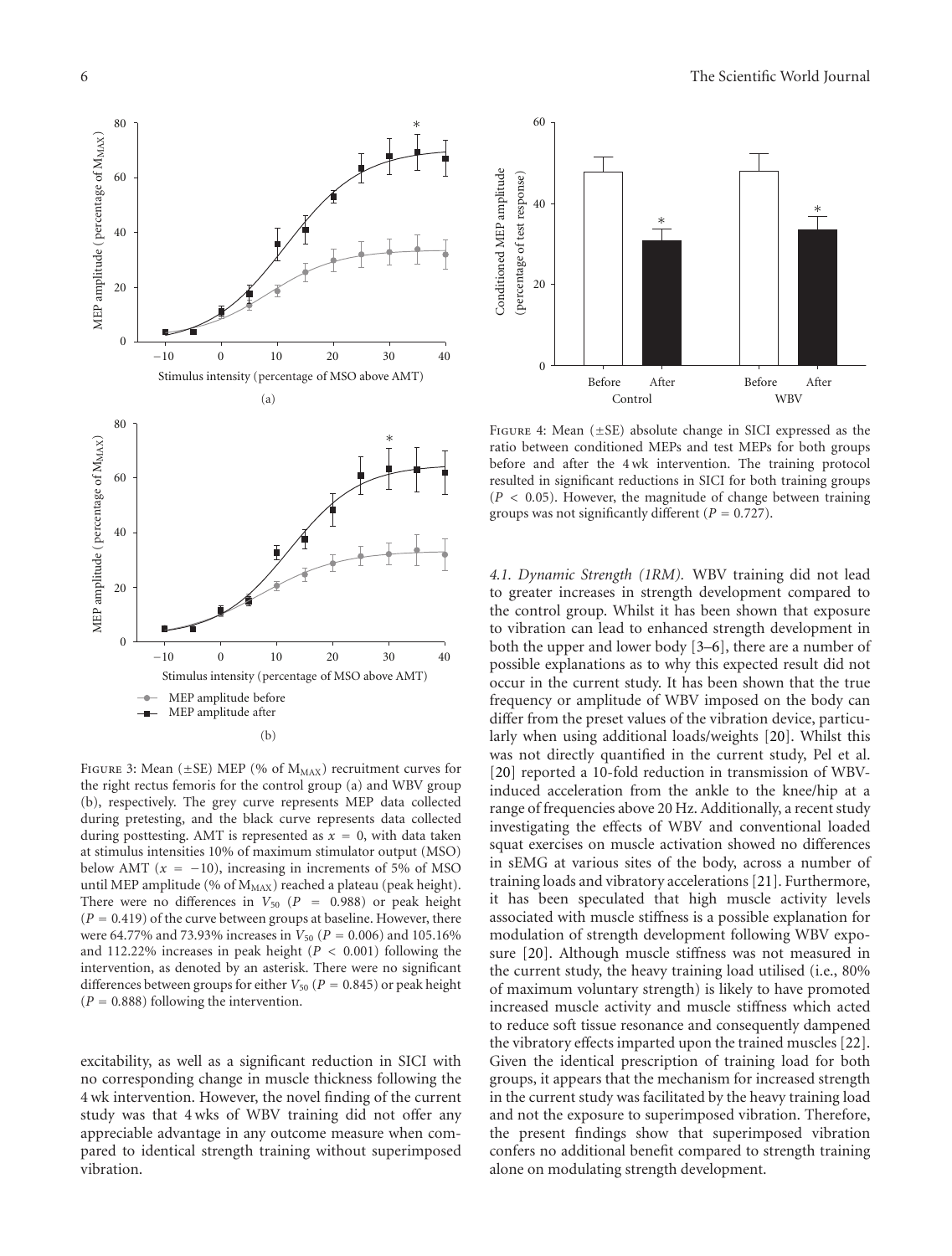*4.2. Corticospinal Excitability.* Following 4 wks of heavy load strength training, there were significant changes in the strength of corticospinal projection (i.e., corticospinal excitability) as demonstrated by increases in MEP amplitude at 1.2  $\times$ AMT, MEP<sub>MAX</sub>,  $V_{50}$ , and peak height of the RC. However, the main finding of the current study was that 4 wks heavy-load strength training resulted in similar increases in both training groups, showing that WBV training did not preferentially modulate corticospinal excitability. This further suggests that the neural mechanisms modulating improved strength following a period of heavy-load strength training were similar for both groups.

Whilst there is evidence of increased corticospinal excitability from direct vibration [\[23,](#page-8-20) [24\]](#page-8-21), only one study has investigated the effect of acute WBV on corticospinal excitability and found an increase in MEP amplitude [\[25\]](#page-8-22). Therefore, the current study is the first to investigate the training-related effects of WBV on corticospinal and M1 excitability. Given that there were no significant differences between the control and WBV groups and the only difference in the training interventions was the addition of WBV, the physiological responses observed must be attributed to factors beyond WBV exposure. Increased strength following short-term strength training is thought to occur as a result of training-induced changes in the neural control of the trained muscles [\[11](#page-8-9), [26\]](#page-8-23). It is well accepted that these changes in neural activity are dependent on the attention required to perform tasks of increasing difficulty [\[27](#page-8-24)[–29\]](#page-9-0). This has been supported in TMS studies that have shown changes in synaptic activity following a period of motor skill training [\[27](#page-8-24), [29\]](#page-9-0), with more demanding tasks leading to greater activation and higher facilitation than less demanding tasks [\[30](#page-9-1), [31](#page-9-2)]. For example, Perez et al. [\[27](#page-8-24)] showed that motor skill training elicited an increase in corticospinal and M1 excitability with no comparable changes in the same task performed in a nonskilled manner. Skill training is defined as the acquisition and subsequent refinement of novel combinations of movement sequences [\[32](#page-9-3)]. Based on this rationale, it has been suggested that some strength training programs may be considered a form of skill training [\[11,](#page-8-9) [33](#page-9-4)]. In the present study, all participants were untrained and performed unfamiliar multijoint strength training with explicitly controlled repetition timing and depth. These factors added an element of skill acquisition to their strength training programs and most likely support a task-dependant response in corticospinal and M1 excitability.

*4.3. Short-Latency Intracortical Inhibition.* Cortical interneurons elicit either an inhibitory or excitatory influence on output from the M1, and changes in their behaviour are highly dependent on the nature of training or experience [\[34,](#page-9-5) [35\]](#page-9-6). It is known that, when SICI is reduced, the balance between excitation and inhibition within intracortical circuits facilitates motor output [\[16](#page-8-13)]. This study provides the first line of evidence that this occurs following shortterm, heavy-load strength training with and without superimposed WBV. Furthermore, the comparable reduction in intracortical inhibition between the control and WBV group demonstrates that the mechanisms modulating strength

development following a period of controlled heavy-load strength training are not altered through exposure to WBV.

The cortical projections to trained muscles are likely to be suppressed under normal conditions due to inhibitory mechanisms, but training, particularly involving skilled practice, induces a reduction in this inhibition, thus, strengthening connections between interneurons and corticospinal neurons [\[35](#page-9-6), [36](#page-9-7)]. Pascual-Leone et al. [\[35](#page-9-6)] was the first to demonstrate that TMS responses are altered due to practice and suggested that long-term potentiation effects and reductions in intracortical inhibition result in strengthening of existing neural connections within the M1. This line of evidence supports the current findings by improved voluntary motor drive to the trained muscles. In addition, we have demonstrated that, following strength training with and without WBV, the MEPs evoked by paired-pulse TMS testing were significantly facilitated (reduced SICI), demonstrating increased M1 excitability. The potential mechanisms for this following training include synaptogenesis or unmasking of silent synapses (disinhibition), confined to the M1, and improved strength of existing corticospinal connections due to a reduction in inhibition (for review see [\[37](#page-9-8)]). The facilitated test response provides evidence of synaptic plasticity at a cortical level, with membrane potentials becoming closer in proximity to their firing thresholds, as well as improved synaptic efficacy between these neurons and the axons activated by TMS [\[38](#page-9-9)]. Such plasticity has been observed in studies using direct vibration [\[39](#page-9-10), [40](#page-9-11)] and prior to and during voluntary muscle contractions [\[41](#page-9-12), [42\]](#page-9-13). The findings of this study are unique as they are the first to show the training-related effects of reduced SICI and increased M1 excitability as a result of task-dependant changes associated with heavy-load strength training. Importantly, the present finding suggests that superimposed WBV does not further reduce intracortical inhibition or increase M1 excitability beyond that of conventional strength training. Taken together, this data demonstrates that the changes in cortical plasticity are due to the effects of strength training and not the application of vibration.

#### **5. Conclusions**

This study demonstrated an increase in 1RM strength, increased corticospinal excitability, and a reduction in inhibition confined to the M1 in both training groups. This provides evidence that the characteristics of the training itself (heavy loads, unfamiliarity, complexity) appear to be fundamentally important in maximising cortical plasticity from training and that WBV is ineffective as a stimulus to facilitate these adaptations when compared to heavy-load strength training. Additionally, further investigation into the use of WBV as a training modality is required. This potentially includes investigations into the most appropriate prescription of WBV, including frequency and amplitude (perhaps individualised to each participant), the interaction of various training loads on the vibratory stimulus, and its effect on neuromuscular function. This study utilised a short-term heavy-load strength training protocol, which potentially dampened the constant vibratory stimulus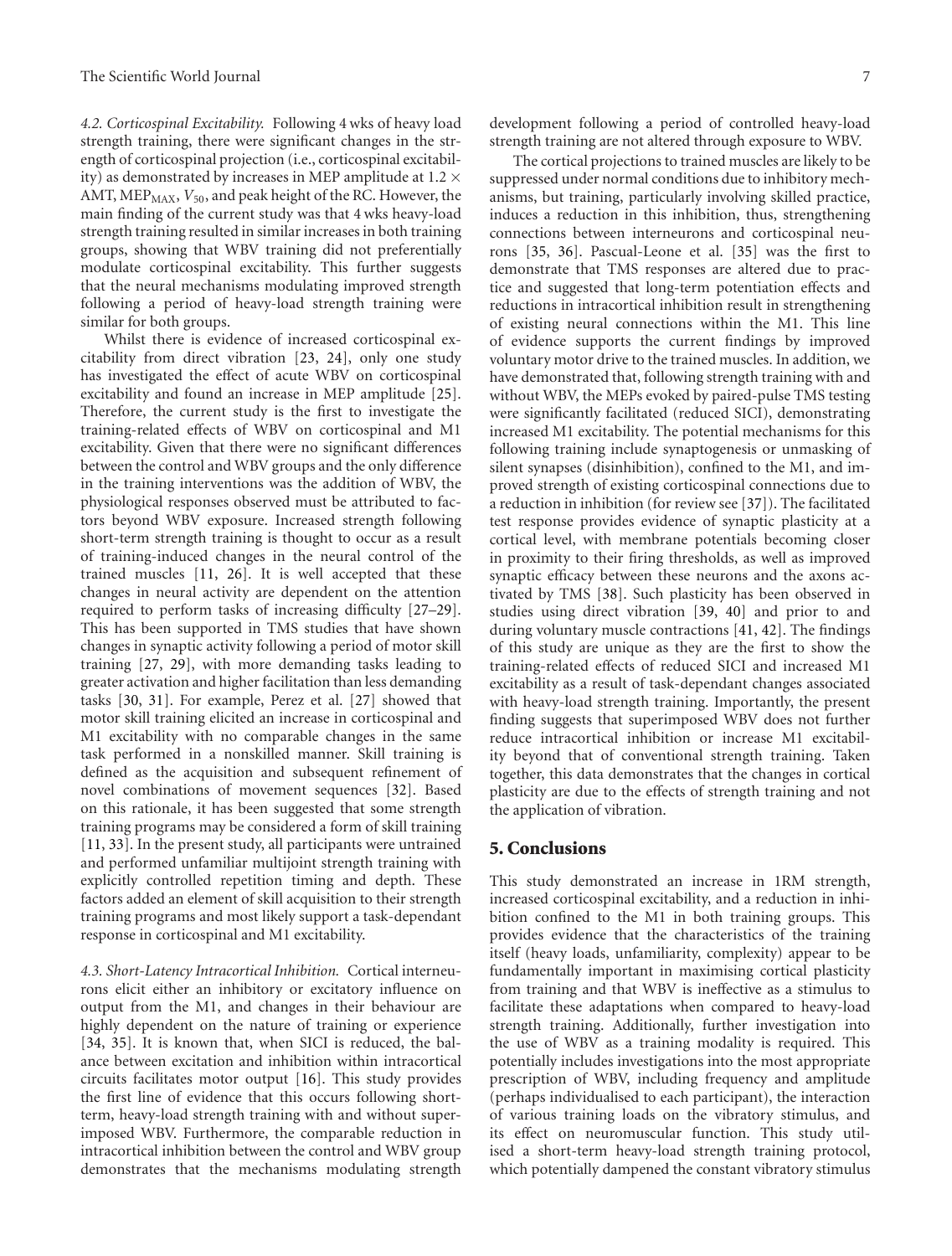through increased muscle activity associated with the highintensity load itself. Therefore, studies investigating the neural adaptations to low-moderate intensity strength training are required, as this has implications for the prescription of training to populations such as the elderly or otherwise impaired.

#### **Conflict of Interests**

No conflict of interests are declared by the authors.

#### <span id="page-8-0"></span>**References**

- <span id="page-8-1"></span>[1] V. B. Issurin, "Vibrations and their applications in sport: a review," *Journal of Sports Medicine and Physical Fitness*, vol. 45, no. 3, pp. 324–336, 2005.
- <span id="page-8-2"></span>[2] J. Rittweger, "Vibration as an exercise modality: how it may work, and what its potential might be," *European Journal of Applied Physiology*, vol. 108, no. 5, pp. 877–904, 2010.
- <span id="page-8-3"></span>[3] V. B. Issurin, D. G. Liebermann, and G. Tenenbaum, "Effect of vibratory stimulation training on maximal force and flexibility," *Journal of Sports Sciences*, vol. 12, no. 6, pp. 561–566, 1994.
- [4] H. R. Silva, B. P. Couto, and L. A. Szmuchrowski, "Effects of mechanical vibration applied in the opposite direction of muscle shortening on maximal isometric strength," *Journal of Strength and Conditioning Research*, vol. 22, no. 4, pp. 1031– 1036, 2008.
- [5] F. Fagnani, A. Giombini, A. Di Cesare, F. Pigozzi, and V. Di Salvo, "The effects of a whole-body vibration program on muscle performance and flexibility in female athletes," *American Journal of Physical Medicine and Rehabilitation*, vol. 85, no. 12, pp. 956–962, 2006.
- <span id="page-8-4"></span>[6] N. N. Mahieu, E. Witvrouw, D. Van De Voorde, D. Michilsens, V. Arbyn, and W. Van Den Broecke, "Improving strength and postural control in young skiers: whole-body vibration versus equivalent resistance training," *Journal of Athletic Training*, vol. 41, no. 3, pp. 286–293, 2006.
- <span id="page-8-5"></span>[7] H. S. Lamont, J. T. Cramer, D. A. Bemben, R. L. Shehab, M. A. Anderson, and M. G. Bemben, " Effects of a 6-week periodized squat training with or without whole-body vibration upon short-term adaptations in squat strength and body composition," *Journal of Strength and Conditioning Research*, vol. 25, no. 7, pp. 1839–1848, 2008.
- <span id="page-8-6"></span>[8] M. T. Jones, B. M. Parker, and N. Cortes, "The effect of wholebody vibration training and conventional strength training on performance measures in female athletes," *Journal of Strength and Conditioning Research*, vol. 25, no. 9, pp. 2434–2441, 2011.
- <span id="page-8-7"></span>[9] D. G. Dolny and F. C. G. Reyes, "Whole body vibration exercise: training and benefits," *Current Sports Medicine Reports*, vol. 7, no. 3, pp. 152–157, 2008.
- <span id="page-8-8"></span>[10] T. J. Carroll, S. Riek, and R. G. Carson, "Reliability of the input-output properties of the cortico-spinal pathway obtained from transcranial magnetic and electrical stimulation," *Journal of Neuroscience Methods*, vol. 112, no. 2, pp. 193–202, 2001.
- <span id="page-8-9"></span>[11] T. J. Carroll, S. Riek, and R. G. Carson, "The sites of neural adaptation induced by resistance training in humans," *Journal of Physiology*, vol. 544, no. 2, pp. 641–652, 2002.
- [12] L. Griffin and E. Cafarelli, "Transcranial magnetic stimulation during resistance training of the tibialis anterior muscle," *Journal of Electromyography and Kinesiology*, vol. 17, no. 4, pp. 446– 452, 2007.
- <span id="page-8-10"></span>[13] D. J. Kidgell, M. A. Stokes, T. J. Castricum, and A. J. Pearce, "Neurophysiological responses after short-term strength training of the biceps brachii muscle," *Journal of Strength and Conditioning Research*, vol. 24, no. 11, pp. 3123–3132, 2010.
- <span id="page-8-11"></span>[14] V. Di Lazzaro, D. Restuccia, A. Oliviero et al., "Magnetic transcranial stimulation at intensities below active motor threshold activates intracortical inhibitory circuits," *Experimental Brain Research*, vol. 119, no. 2, pp. 265–268, 1998.
- <span id="page-8-12"></span>[15] J. Reis, O. B. Swayne, Y. Vandermeeren et al., "Contribution of transcranial magnetic stimulation to the understanding of cortical mechanisms involved in motor control," *Journal of Physiology*, vol. 586, no. 2, pp. 325–351, 2008.
- <span id="page-8-13"></span>[16] M. K. Floeter and J. C. Rothwell, "Releasing the brakes before pressing the gas pedal," *Neurology*, vol. 53, no. 4, pp. 664–665, 1999.
- <span id="page-8-14"></span>[17] J. M. Seymour, K. Ward, P. S. Sidhu et al., "Ultrasound measurement of rectus femoris cross-sectional area and the relationship with quadriceps strength in COPD," *Thorax*, vol. 64, no. 5, pp. 418–423, 2009.
- <span id="page-8-15"></span>[18] M. R. Rhea, B. A. Alvar, L. N. Burkett, and S. D. Ball, "A meta-analysis to determine the dose response for strength development," *Medicine and Science in Sports and Exercise*, vol. 35, no. 3, pp. 456–464, 2003.
- <span id="page-8-16"></span>[19] F. Rauch, H. Sievanen, S. Boonen et al., "Reporting wholebody vibration intervention studies: recommendations of the International Society of Musculoskeletal and Neuronal Interactions," *Journal of Musculoskeletal Neuronal Interactions*, vol. 10, no. 3, pp. 193–198, 2010.
- <span id="page-8-17"></span>[20] J. J. M. Pel, J. Bagheri, L. M. van Dam et al., "Platform accelerations of three different whole-body vibration devices and the transmission of vertical vibrations to the lower limbs," *Medical Engineering and Physics*, vol. 31, no. 8, pp. 937–944, 2009.
- <span id="page-8-18"></span>[21] P. J. Marín, A. Santos-Lozano, F. Santin-Medeiros, C. Delecluse, and N. Garatachea, "A comparison of training intensity between whole-body vibration and conventional squat exercise," *Journal of Electromyography and Kinesiology*, vol. 21, no. 4, pp. 616–621, 2011.
- <span id="page-8-19"></span>[22] J. M. Wakeling and B. M. Nigg, "Modification of soft tissue vibrations in the leg by muscular activity," *Journal of Applied Physiology*, vol. 90, no. 2, pp. 412–420, 2001.
- <span id="page-8-20"></span>[23] M. Steyvers, O. Levin, S. M. Verschueren, and S. P. Swinnen, "Frequency-dependent effects of muscle tendon vibration on corticospinal excitability: a TMS study," *Experimental Brain Research*, vol. 151, no. 1, pp. 9–14, 2003.
- <span id="page-8-21"></span>[24] D. E. Fowler, M. I. Tok, M. Çolakoğlu, F. Bademkiran, and Z. Colakoğlu, "Exercise with vibration dumb-bell enhances neuromuscular excitability measured using TMS," *Journal of Sports Medicine and Physical Fitness*, vol. 50, no. 3, pp. 336– 342, 2010.
- <span id="page-8-22"></span>[25] K. N. Mileva, J. L. Bowtell, and A. R. Kossev, "Effects of lowfrequency whole-body vibration on motor-evoked potentials in healthy men," *Experimental Physiology*, vol. 94, no. 1, pp. 103–116, 2009.
- <span id="page-8-23"></span>[26] P. Aagaard, E. B. Simonsen, J. L. Andersen, P. Magnusson, and P. Dyhre-Poulsen, "Neural adaptation to resistance training: changes in evoked V-wave and H-reflex responses," *Journal of Applied Physiology*, vol. 92, no. 6, pp. 2309–2318, 2002.
- <span id="page-8-24"></span>[27] M. A. Perez, B. K. S. Lungholt, K. Nyborg, and J. B. Nielsen, "Motor skill training induces changes in the excitability of the leg cortical area in healthy humans," *Experimental Brain Research*, vol. 159, no. 2, pp. 197–205, 2004.
- [28] F. Binkofski, G. R. Fink, S. Geyer et al., "Neural activity in human primary motor cortex areas 4a and 4p is modulated